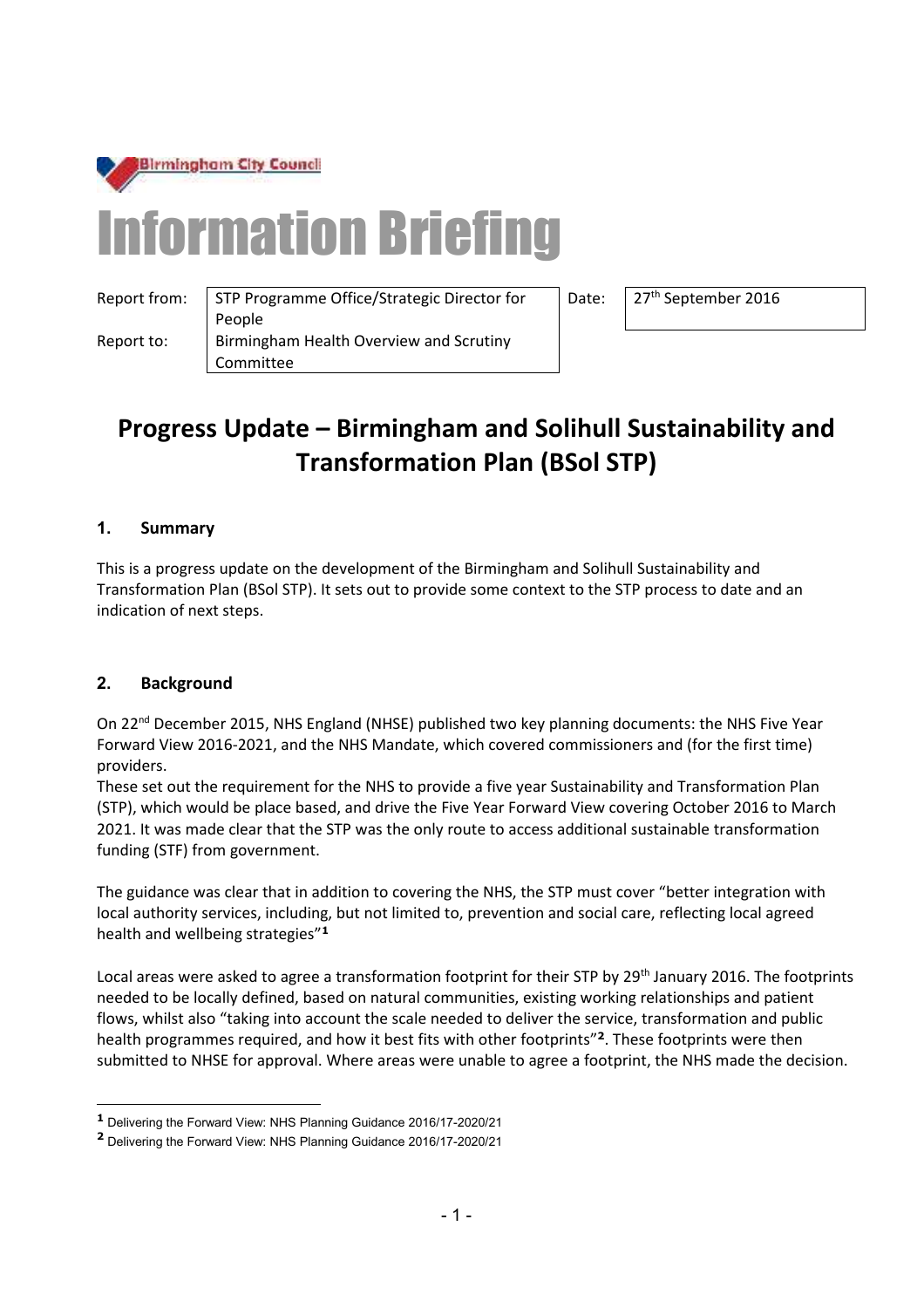In total, there are 44 STP footprints across England (Wales, Scotland and Northern Ireland do not have STPs). Within the WMCA geography, there are three STPs involving constituent members of WMCA – Birmingham and Solihull, the Black Country and Coventry and Warwickshire.

The appropriate footprint for Birmingham, Solihull and the Black Country was extensively discussed by NHS and local government leaders, and the current arrangement (ie Birmingham and Solihull STP, Black Country STP) was agreed as the best option. However, as part of East Birmingham falls within the Black Country STP due to NHS and local authority boundaries not being co-terminus, and there is significant cross-over patient flow within East Birmingham and Sandwell, both STPs have associate status within each other's governance arrangements. Birmingham and Solihull are fortunate to have a STP footprint that has considerable coherence both as geography and in how it works to meet the health needs of people within the area. All parties have worked hard to form a cohesive approach to the STP process sand there has been particularly strong collaboration and joint working between the two councils

Each footprint was also required to agree a system leader for their STP – individuals who command both the support of their local colleagues and the national leadership bodies of the NHS. Birmingham and Solihull's system leader is Mark Rogers, Chief Executive of Birmingham City Council. The Black Country STP is led by Andy Williams, Accountable Officer Sandwell and West Birmingham CCG.

Across the country, only four STPs have local government system leaders – Birmingham and Solihull, Norfolk and Waveney, Manchester and Nottinghamshire. The remainder are from the NHS.

The role of the system leader is to ensure the right conversations are taking place, help to mediate any internal frictions and prompt (sometimes forcefully) the necessary explorations of what needs to change. A system leader cannot adopt a top down 'command and control' approach to leadership, and they are not statutorily responsible for the delivery of the STP.

STPs are not statutory bodies but collaborations of organisations working together to join up health and care services for people across agreed areas. This is similar to the place-based approach that is more prevalent in local government planning. STPs are envisaged as umbrella plans for a locally agreed area. More specific organisational and/or service delivery plans will then align underneath them.

Scrutiny should also note that STPs are perceived nationally as an NHS-driven and NHS-owned plan. The role of local government is as a partner organisation round the table. The extent of engagement and involvement of local government within STP planning varies from place to place, and is largely dependent on the nature of the relationships within that place.

It should also be noted that the NHS has already signalled that the STP will replace further annual planning rounds, a move that would correct the previous deficit in local medium term planning. This also underlines the significance of the huge changes underpinned by the STP: moving to a collaborative place based planning system sounds reassuring and simple. The reality of replacing a system that has used competition and market shapes to define it requires significant organisational, cultural and behavioural change and work to date is only at the very early stages of making the shifts necessary to realise the full potential of the approaches offered by the STP.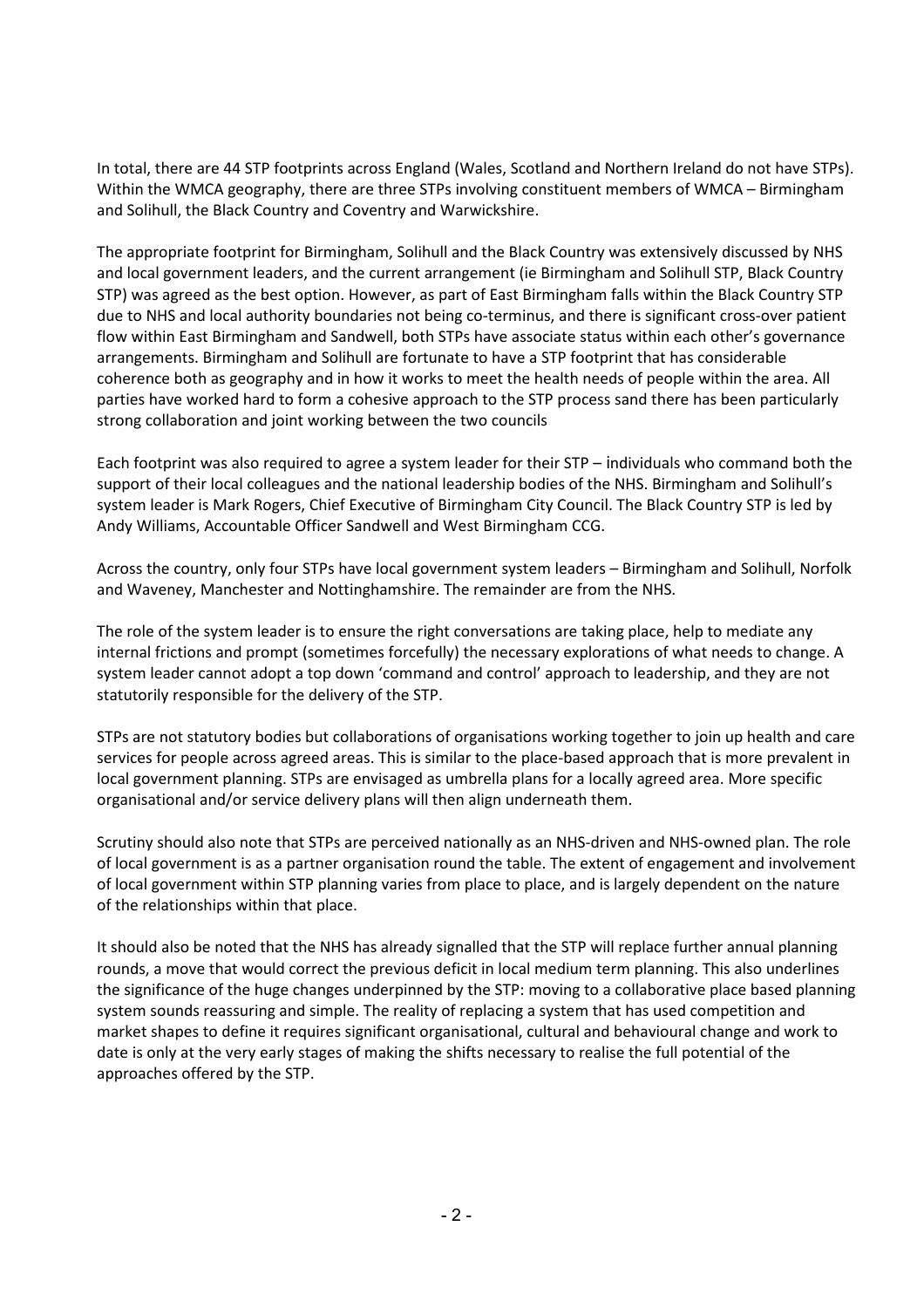#### **Timescales to date**

The NHS 2016/17 Planning Guidance issued in December 2015 originally outlined the following timescale:

| Planning Guidance published                       | 22 December 2015 |
|---------------------------------------------------|------------------|
| Localities to submit proposals for STP footprints | 29 January 2016  |
| Submission of full STPs                           | End June 2016    |
| Assessment and Review of STPs                     | End July 2016    |
|                                                   |                  |

The STP was asked to identify the scale of three gaps in the health and care system across the footprint – health and wellbeing, care and quality and the financial gap - up to 2021. It was then asked to outline how each footprint would propose to close those gaps, taking a system wide, transformational view.

It should be noted that NHS organisations were also required to write and agree their 2016/17 draft operational plans, approve their budgets and agree their contracting arrangements before the original June date for submission of the fully agreed and signed off STP.

The timescale has since been revised – an additional 'check-point' submission was added in April 2016 to see how plans were developing. As a result of this, the June submission became a further 'check-point', we have been asked to make a financial submission on Friday 16<sup>th</sup> September and the latest iteration of the full plan has been requested for October 21<sup>st</sup> 2016, when it will be assured nationally by a number of NHS bodies, including NHS Improvement and NHS England.

Over the past few months there has also been an increasing focus on the financial element of the STP from an NHS perspective – the size and scale of the gap and plans to close it over the next five years, which has formed the basis of the financial submission requested by NHSE and NHSI. At the time of writing, the financial submission does not make any specific mention of the social care financial gap from a local authority perspective.

Scrutiny may care to note that the timetable for this work to be completed, even with extensions, is extremely challenging, especially for those footprints with a more complex landscape who may be working together for the first time. This has also been a management process: trying to identify how to balance the health and care system is one of the most challenging issues of our time. At this stage all that has taken place is to develop a set of initial management options and a great deal of work needs to be done to develop the transformational aspects of the approach and to start the work that turns such plans into a reality.

#### **National Progress**

Comparative evidence for STPs is anecdotal at present, in part due to NHSE's instruction that draft plans were not to be shared publically (including with Health and Wellbeing Boards and Scrutiny Boards) in advance of submission of the 'full'  $STP$  – now October 21<sup>st</sup>. However, we do know that STPs are at varying stages of progress – in some areas programmes are more or less fully worked up with operational and financial agreements in place or close to agreement. Other areas still have a long way to go.

By looking at the success or otherwise of previous attempts at health and care integration through the BCF (Better Care Fund) nationally, broadly speaking it would seem that those areas where organisational boundaries are co-terminus, the provider and commissioner landscape is less complex and strong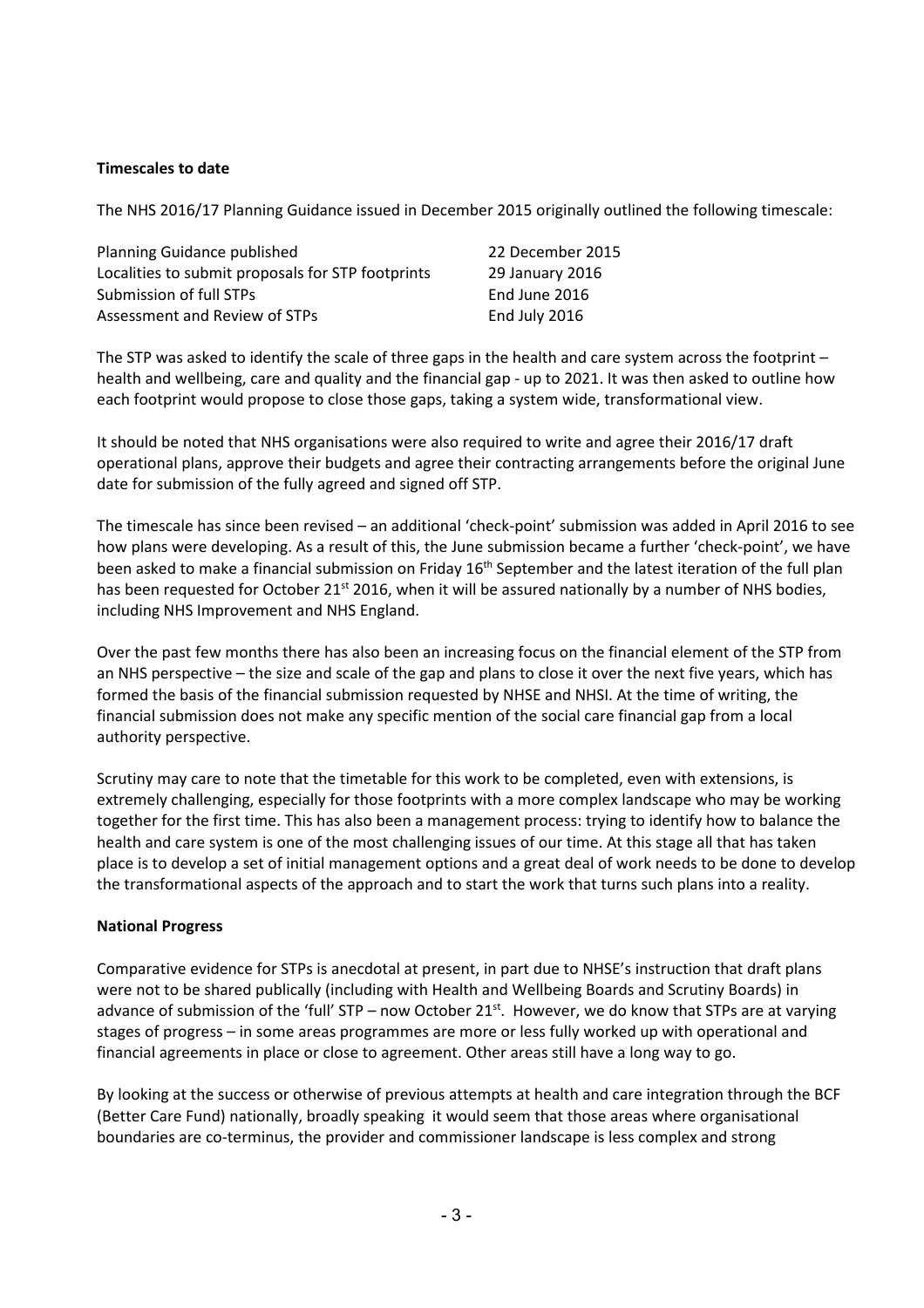relationships already exist have the best chances of success. There is also anecdotal evidence that those areas already under Success Regimes are making better progress with their STPs, as they have had a head start and a longer lead-in time to think about how they can address the complex issues that moving to a system-wide, transformational way of working present.

#### **Engagement and Transparency**

This has been a difficult area for STPs, as evidenced by recent commentary in the media resulting from a campaign by pressure group 38 Degrees. The guidance from NHSE up to point of writing has been very clear - STPs are not allowed to publically share their actual plans before 21<sup>st</sup> October, but can engage with stakeholders and the public about the kinds of issues and proposals that the plans may be covering. The degree to which footprints are able to do this will depend on how much progress has been made on drawing up potential proposals to the point that they can enable meaningful conversation.

Birmingham and Solihull STP are holding two workshop events on  $27<sup>th</sup>$  September (Solihull) and  $29<sup>th</sup>$ September (Birmingham) with key stakeholders from across the footprint, where some of the initial thinking will be shared and sense-checked. Our plans are not as advanced as in other areas - as this is the first time we have come together as a footprint to work in this way. It has taken time for us to make progress to the point that we have a sense of how we might begin to tackle the health and wellbeing, care and quality and financial gaps ahead. Once we have undertaken a sense-check on thinking so far, we will be in the position to plan out additional and more widespread engagement on the STP proposals with a much wider audience. It must be made absolutely clear that the planning document is a work in progress, it is a high level plan, no decisions have been made and no decisions will be made without proper consultation process being followed by the NHS and by the Local Authority.

See Appendix 1 (attached) for an overview of the gaps that the system currently faces with regard to:

- Health and Wellbeing;
- Care and Quality; and
- Finance and Efficiency.

On 28<sup>th</sup> September, the HOSC chairs of Birmingham and Solihull will receive a private briefing on the status of the STP plan. We cannot release the plan to Scrutiny in the normal way as this would in effect release it into the public domain, which we are currently being advised not to do until after  $21<sup>st</sup>$  October.

There have also been issues for governing bodies with the tensions between tight timeframes for developing proposals and organisational governance requirements.

This whole issue has been one that is extremely challenging, particularly for how local government engages with the plans. Birmingham and Solihull Councils have therefore been clear to reach an agreement within the local Leaders and Chairs Group that the STP for this footprint is a work in progress and that we are all aware of the huge amount of work that is still needed, particularly to engage and develop proposals with the local population.

Understandably local government partners in STPs have stressed the importance of public engagement and confidence, and there is a major task ahead for leaders to move from discussions between themselves to leading local people through the choices entailed in creating a sustainable health and care economy. NHSE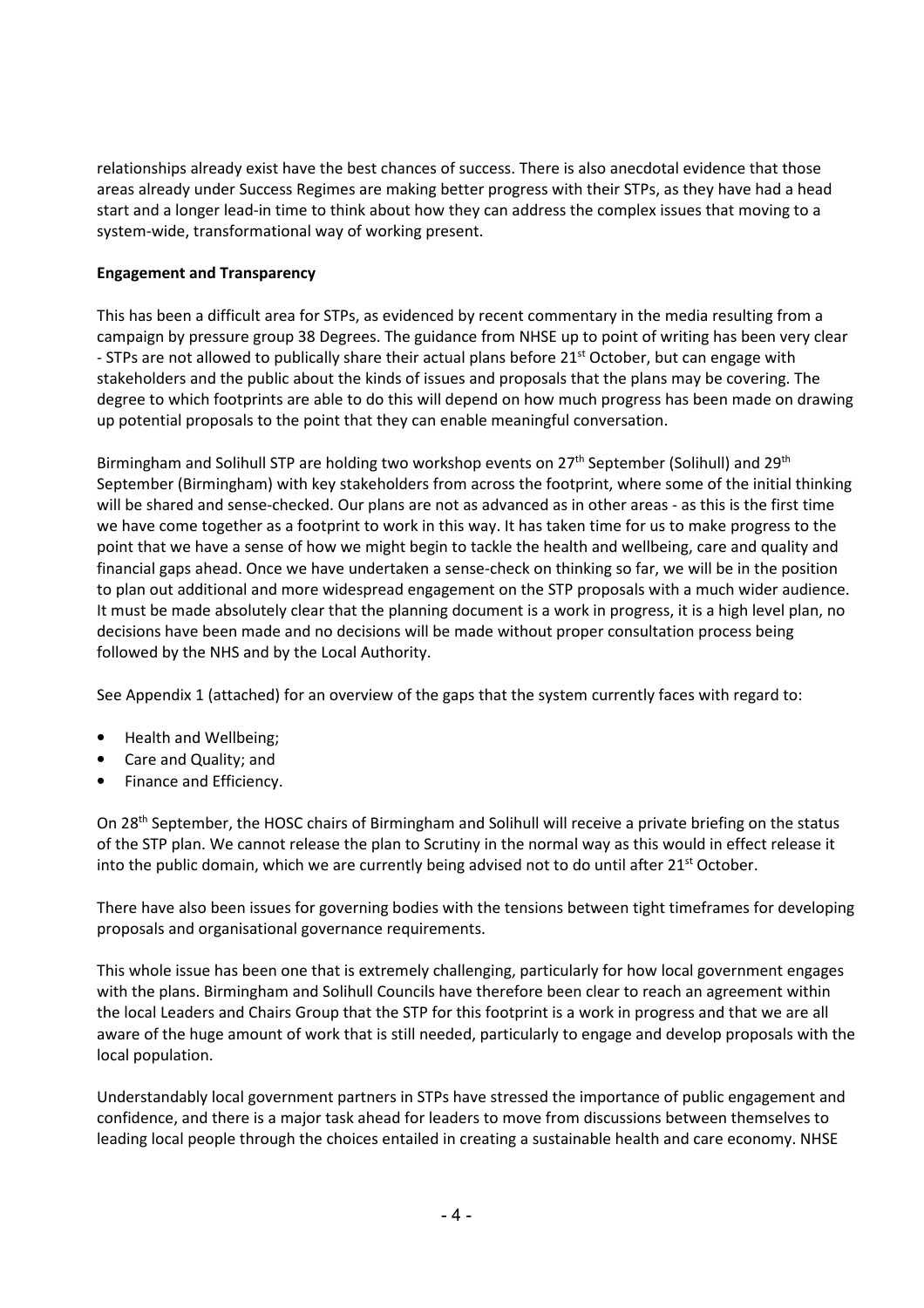published guidance on engagement on 16<sup>th</sup> September (attached as Appendix 2), and we will be looking locally to see a significantly increased profile of engagement from the 21st October.

#### **Birmingham and Solihull STP – Role of the Local Authority**

Birmingham and Solihull is in a different position to the majority of most STPs in having a local authority system leader, which has ensured that local authority engagement takes place at the highest level. As Mark Rogers is the BSOL system leader, the local authority position at Chief Executive level is led by Nick Page, Chief Executive at Solihull MBC, who works closely with Mark to ensure that both Birmingham and Solihull positions are represented.

At the political level, both the Leader, Cllr John Clancy and the Cabinet Member for Health and Social Care, Cllr Paulette Hamilton represent Birmingham City Council. Cllr Bob Sleigh (Leader) and Cllr Ken Meeson (Health and Wellbeing Board Chair) represent Solihull MBC.

NHS organisations are represented by their Chief Executives / Accountable Officers and the Chair of their Governing Bodies.

However, the key point that needs to be noted is that the local authority position is not as leader of the work. Both Birmingham and Solihull are players in a wider system. We are able to influence proposals, perhaps more widely than local authorities in other areas, but STPs remain, from a national perspective, an NHS plan. More recent discussions locally would suggest that local NHS colleagues recognise the role of local authorities within the local health and care system and are keen to create a system that works for Birmingham and Solihull. The Leaders and Chairs Group have therefore supported the inclusion of the care system within the overall picture.

For Birmingham City Council, the discussions about possible integration of services pre-date the arrival of STP guidance from the NHS. The Council's intention was to try and maximise the public pound in terms of the health and social care system, and to encourage, where possible and in the interests of the patient / citizen, the movement of adult social care services from acute settings to community settings. This intention is built into the budget of the City Council which has been clear that without a system wide approach, the reductions on local government funding would imperil the NHS. The STP is the best way for us to achieve this aim, working collectively with health colleagues across the Birmingham and Solihull footprint. It is also the only way we will achieve any additional government funding for transformation of services, be allowed to collectively control how we make any changes to our local system to ensure they are in the best interests of Birmingham and Solihull people, and the only way we can ultimately ensure that when decisions are made, they are made in a publically accountable way.

We have therefore as a Council adopted a clear approach to make a success of the STP and have supported it with considerable change investment funding alongside a huge commitment from the Chief Executive and other officers to work with the system. This reflects the changed approach by the City Council to model its future thinking on partnership approaches that mean sometimes working with the systems, rules and confines set by others and seeking to make a success of the work all the same. Ultimately our populations need answers as to how the NHS and care systems are going to work effectively to meet the challenges posed by rising demands and scarce resources.